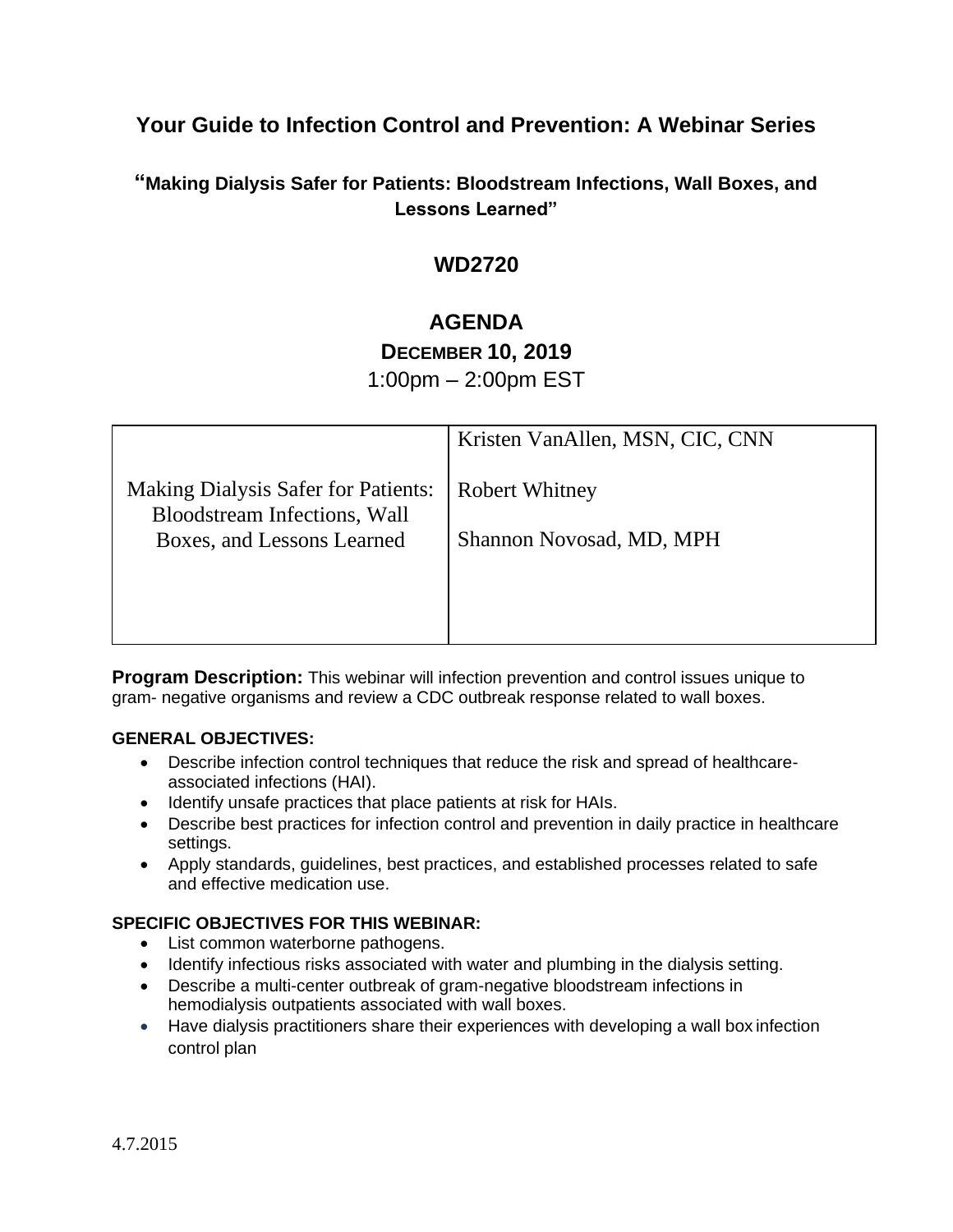**Origination Date: January 11, 2020 Expiration Date: January 14, 2022**

| URL:                      |                             | https://www.cdc.gov/hai/prevent/safe-healthcare-webinars.html                                                                                                                       |  |
|---------------------------|-----------------------------|-------------------------------------------------------------------------------------------------------------------------------------------------------------------------------------|--|
| <b>HARDWARE/SOFTWARE:</b> |                             | Computer Hardware; Internet connection;<br><b>Browser</b>                                                                                                                           |  |
| <b>MATERIALS:</b>         |                             | None                                                                                                                                                                                |  |
| <b>TARGET AUDIENCE:</b>   |                             | Physicians, Physician Assistants, Nurse<br>Practitioners, Registered Nurses, Health<br>Educators, Pharmacists, Medical Residents,<br>Epidemiologists, Laboratorians, Administrators |  |
| <b>PREREQUISITES:</b>     |                             | General awareness of germ theory and<br>basic level of infection control and prevention                                                                                             |  |
|                           | <b>CONTACT INFORMATION:</b> | Division of Healthcare Quality Promotion,<br>hip@cdc.gov                                                                                                                            |  |

### **ACCREDITATION STATEMENTS:**

**CME:** The Centers for Disease Control and Prevention is accredited by the Accreditation Council for Continuing Medical Education (ACCME®) to provide continuing medical education for physicians.

The Centers for Disease Control and Prevention designates this **live activity** for a maximum of **(1.0)** *AMA PRA Category 1 Credits*™. Physicians should claim only the credit commensurate with the extent of their participation in the activity.

**CNE:** The Centers for Disease Control and Prevention is accredited as a provider of Continuing Nursing Education by the American Nurses Credentialing Center's Commission on Accreditation.

This activity provides **(1.0)** contact hours.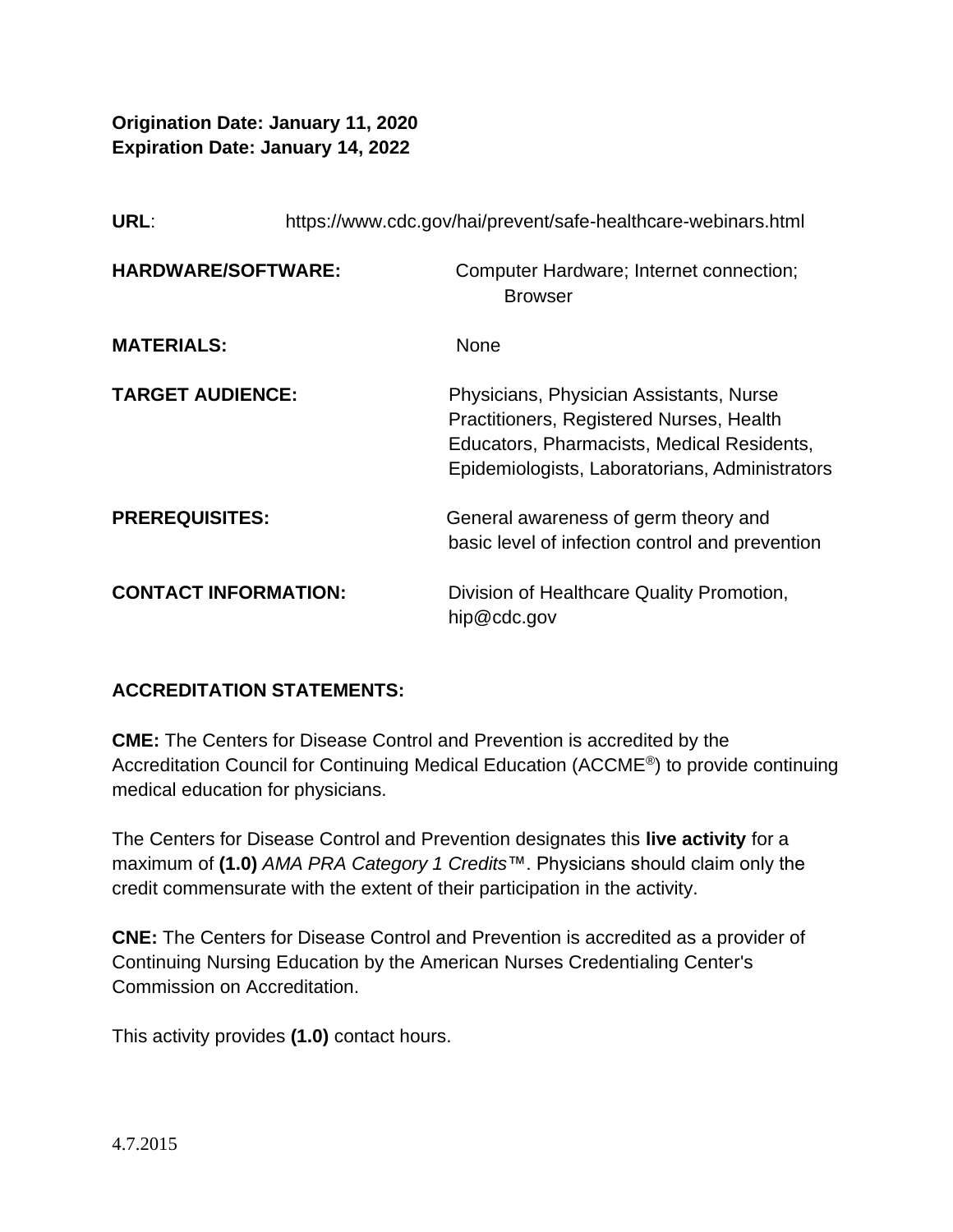**CEU:** The Centers for Disease Control and Prevention is authorized by IACET to offer **(0.1)** CEU's for this program.

**CECH:** Sponsored by the Centers for Disease Control and Prevention, a designated provider of continuing education contact hours (CECH) in health education by the National Commission for Health Education Credentialing, Inc. This program is designated for Certified Health Education Specialists (CHES) and/or Master Certified Health Education Specialists (MCHES) to receive up to **(1)** total Category I continuing education contact hours. Maximum advanced level continuing education contact hours available are 0. CDC provider number **98614.**



**CPE:** The Centers for Disease Control and Prevention is accredited by the Accreditation Council for Pharmacy Education as a provider of continuing pharmacy education.

This program is a designated event for pharmacists to receive **0.1** CEUs in pharmacy education. The Joint Accreditation Universal Activity Number is **JA4008229-0000-20- 083-H05-P.**

Category: This activity has been designated as Knowledge-Based.

Once credit is claimed, an unofficial statement of credit is immediately available on TCEOnline. Official credit will be uploaded within 60 days on the NABP/CPE Monitor.

## **For Certified Public Health Professionals (CPH)**

The Centers for Disease Control and Prevention is a pre-approved provider of Certified in Public Health (CPH) recertification credits and is authorized to offer **(1)** CPH recertification credits for this program.

4.7.2015 CDC is an approved provider of CPH Recertification Credits by the National Board of Public Health Examiners. Effective October 1, 2013, the National Board of Public Health Examiners (NBPHE) accepts continuing education units (CEU) for CPH recertification credits from CDC. Please select CEU as your choice for continuing education when registering for a course on TCEOnline. Learners seeking CPH should use the guidelines provided by the NBPHE for calculating recertification credits. For assistance please contact NBPHE at [http://www.NBPHE.org.](http://www.nbphe.org/)